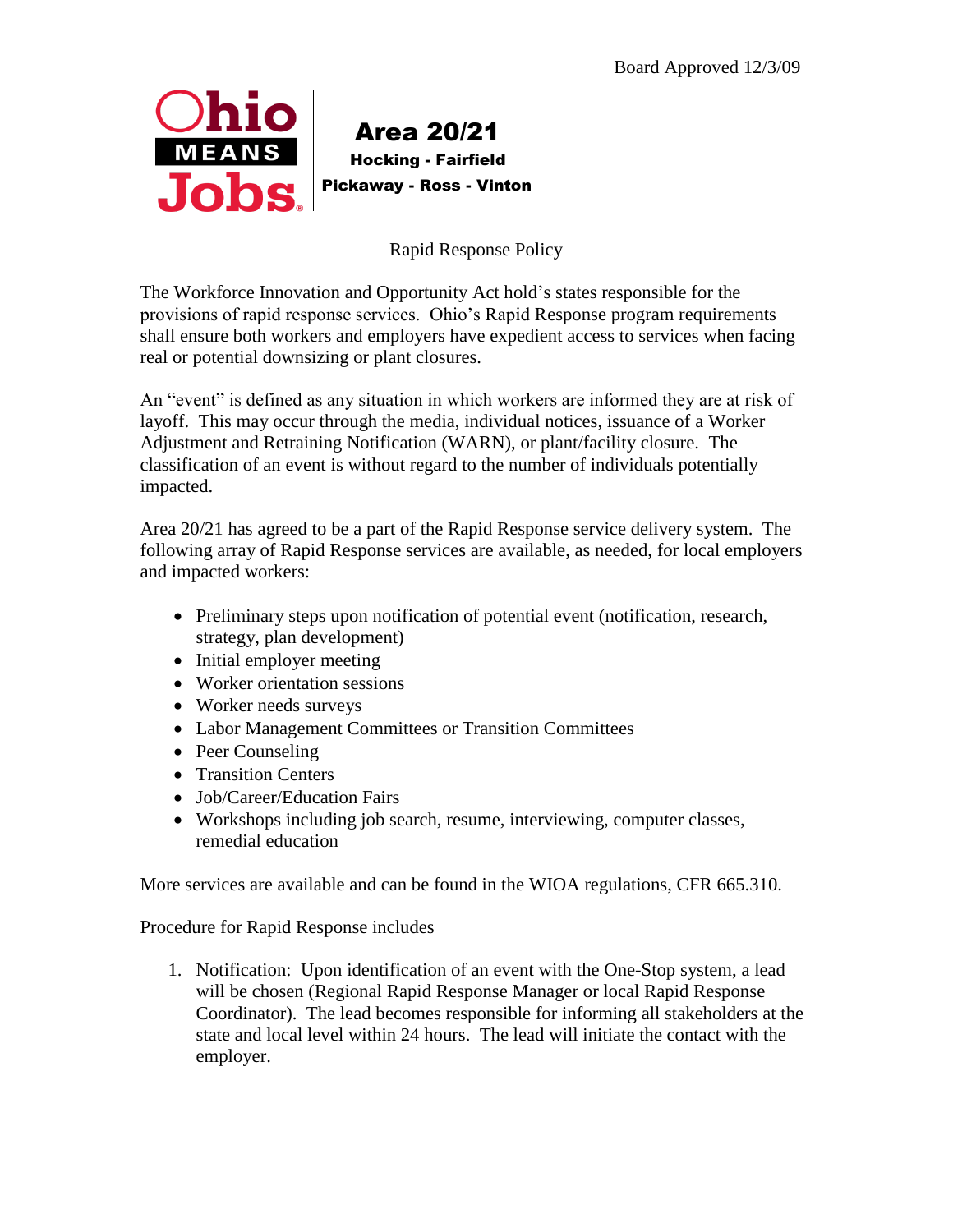- 2. Research: Immediate sharing of information among stakeholders is a critical first step when notification of an event occurs. This step will assist in providing a knowledgeable and professional impression when making the initial contact with the employer. Available opportunities for layoff aversion activities may be explored during this step with Ohio Department of Development representatives and other appropriate stakeholders.
- 3. Initial Contact: Opportunity for the informed primary point of contact to make initial contact with the employer about the possible dislocation and Rapid Response services available to the employer and employees.
- 4. Strategy Meeting: From data gathered during the initial contact with the employer, the primary point of contact assembles the State/local team of service delivery partners to develop a strategy in preparation of the upcoming initial meeting.
- 5. Initial Meeting: A small team will present a standard agenda and marketing of Rapid Response services based on the strategy meeting. Outcomes may include the creation of a Labor/Management Committee (LMC) and/or an approved plan of activities to serve the employees potentially being dislocated.
- 6. LMC: Representatives from Labor and Management meet to determine the Rapid Response services which will best assist the impacted workers. Worker surveys or other means may be used to ensure a comprehensive plan is developed.
- 7. Approved Plan: This will outline the services determined to best assist the impacted workers. If a LMC is recommended, the approved plan will be an outcome of that effort.
- 8. Worker Orientation: An open forum for impacted workers to become informed of the array of Rapid Response services available to them.
- 9. Additional Services: Components of an approved plan may contain additional activities such as transition centers or career fairs to better assist the impacted workers.
- 10. Training: Rapid Response funding addresses immediate needs and short-term training. The One-Stop will be the connection for workers to obtain long-term training and/or other services via the WIA Dislocated Worker Program.

Ohio Rapid Event Data (OhioRED.gov) has been created as a tracking system for rapid response information. OhioRED.gov records all of the information significant to the dislocation event from the initial contact with the employer through the worker orientation sessions for the impacted workers.

Three forms have been developed to track the information for this system.

- ODJFS Initial Rapid Response Contact Report (JFS 01810)
- ODJFS Rapid Response Characteristics Worksheet (JFS 1811)
- ODJFS Post-Initial Meeting Rapid Response Report (JFS 01812)